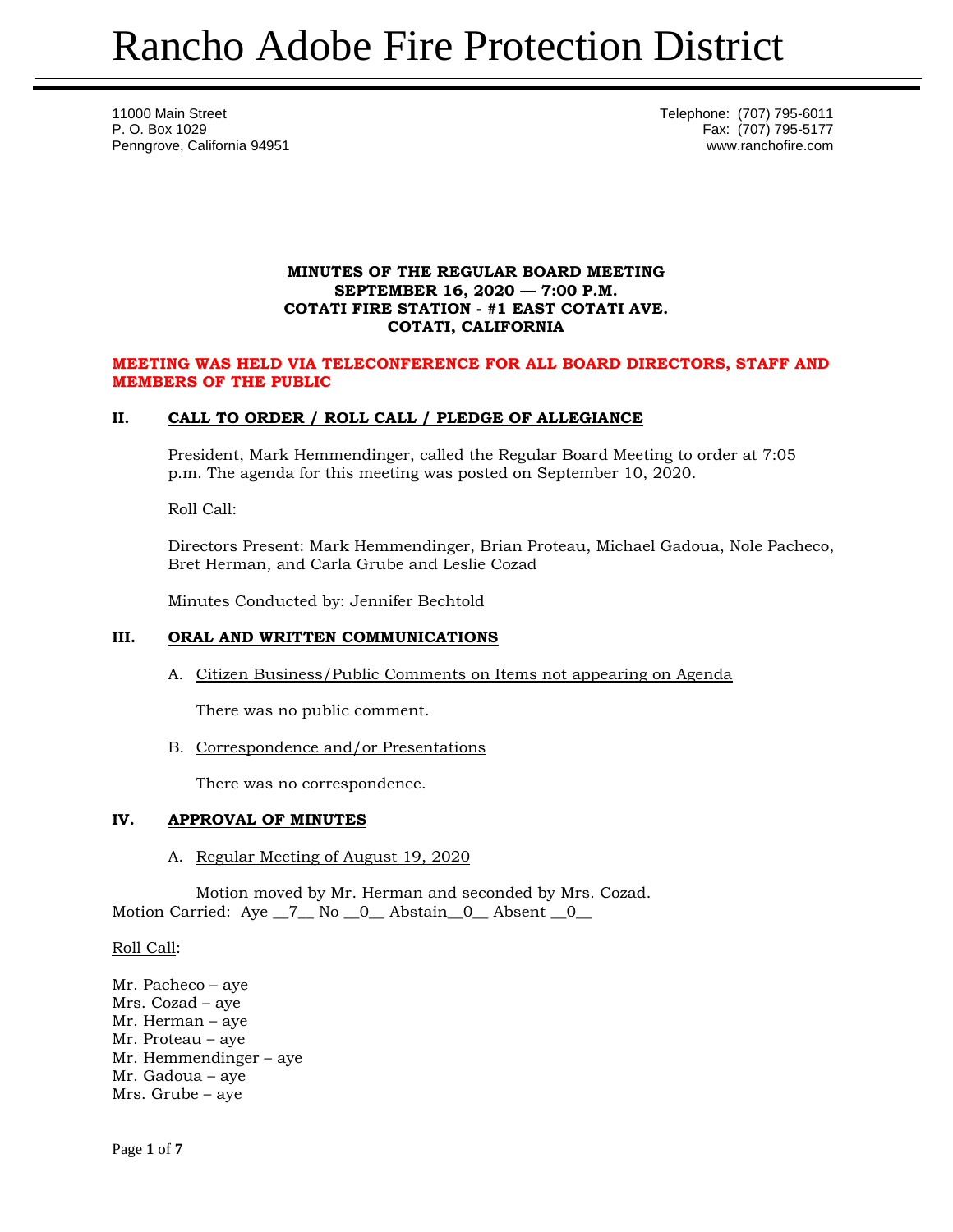## **V. CONSENT CALENDAR**

#### A. Ratification of Claims and Journal Vouchers

Motion moved by Mr. Gadoua and seconded by Mr. Pacheco. Motion Carried: Aye \_7\_ No \_0\_ Abstain\_0\_ Absent \_0\_

Roll Call:

Mr. Pacheco – aye Mrs. Cozad – aye Mr. Herman – aye Mr. Proteau – aye Mr. Hemmendinger – aye Mr. Gadoua – aye Mrs. Grube – aye

#### **VI. ADMINISTRATIVE COMMUNICATIONS**

#### A. Chief's Report

Chief Thompson reported the following items:

- 1.) During recent fires, we had ten committed pieces of fire apparatus and two members for overhead. There was no drop to daily staffing in our district during this time.
- 2.) We have had one case of COVID-19 and the member was isolated and removed from engaging with others. All members at all stations are virus-free and tests that resulted from the exposure have come back negative.
- 3.) Vegetation management continues to our #1 commitment. Reinspections of violation parcels and late-season complaints continue. We will invoice the County for time spent on inspections and a summary will be prepared this month with results of the inspections completed.
- 4.) We are awaiting favorable weather to do some right-of-way maintenance and driver familiarization on the new fire roads on Sonoma Mountain. A new gate was made and several homeowners have cleared ranch roads to facilitate these new roads.
- 5.) BC Weihman held a Zoom-based COPE/disaster preparedness class and may do more classes this fall.
- 6.) New BK radios have been evaluated and "field tested" on several strike teams. BC Weihman has purchased programming software and adapted the Cal Fire load for our use with a candidate load. He will be going out to bid for purchase of another ten radios once they settle on a better speaker/mic.
- 7.) B-shift had one in-district structure fire this month and several vegetation fires. There was considerable staffing effort and equipment repair during deployment to the Wallbridge Fire.
- 8.) Acting BC Task books are in process and a working draft will be completed by the end of September.
- 9.) Training continues with PFD and Rohnert Park Fire and includes the development of interagency familiarization.
- 10.) EMT Refresher has been scheduled and will be delivered on-shift in 3-hour classes by Cathy. PPE and social distancing will be used.
- B. Director Reports

Mr. Hemmendinger said everyone should have received a copy of the minutes from the meeting with the three VFCs in Region 9. It was a long, slightly contentious meeting and it seems this group is focused on wanting to stick with the group they are already part of under North Bay Fire (NBF). Without a clear way forward, Mr. Hemmendinger has discussed with LAFCO's general manager and President they are charged with going about their own findings. LAFCO will perform an MSR of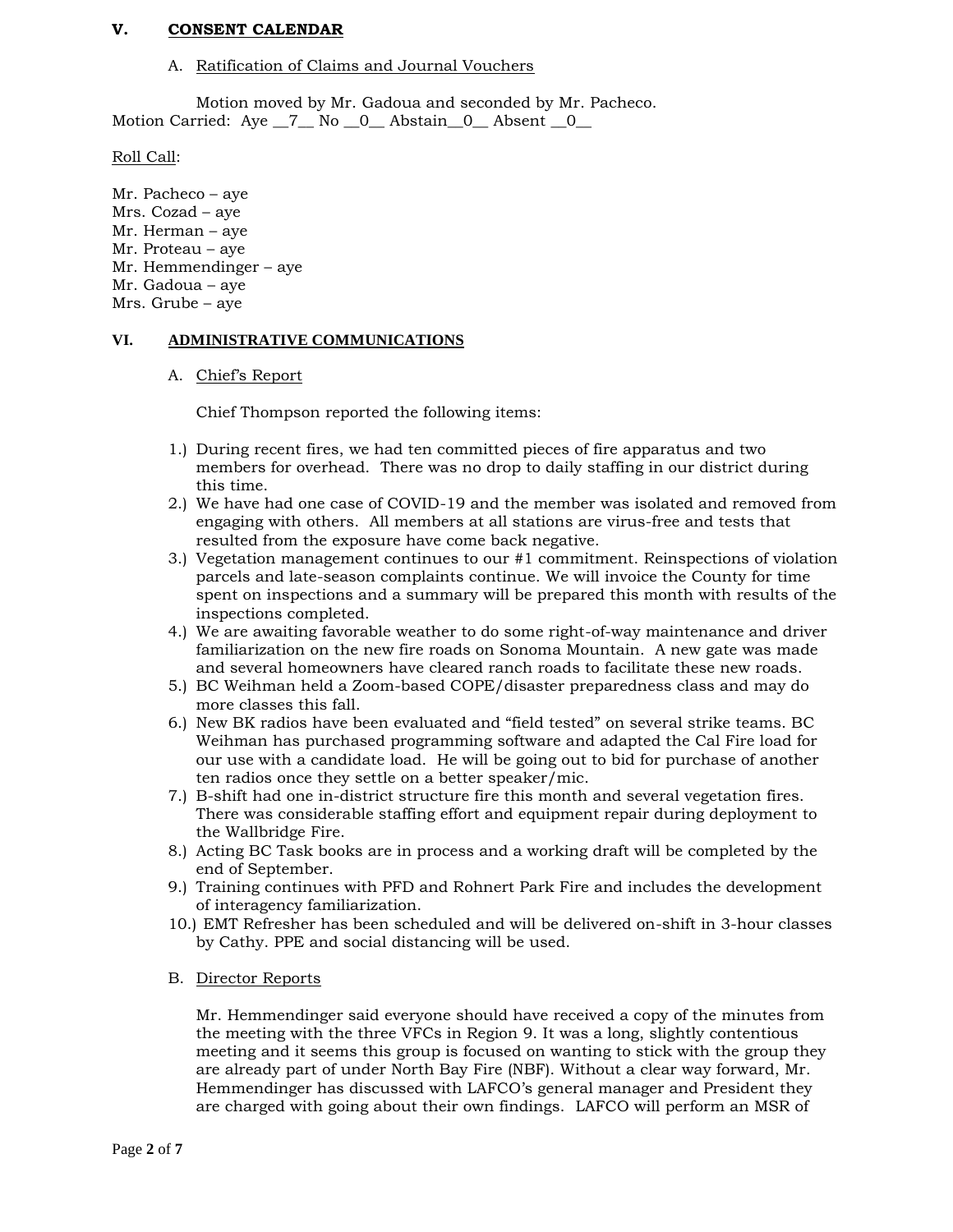#### *Administrative Communications Continued:*

Region 9 and make their recommendations following completion. This is where we are leaving things at this point. Mr. Hemmendinger feels it would be hard to incorporate three VFCs who are resistant but he is not sure what the County will decide to do. Chief Thompson said that because NBF will not meet the County's timeline to merge, they are possibly going to ask for another year's extension. He does not feel the VFCs are looking to improve service in the south county.

Mr. Hemmendinger pointed out at the LAFCO meeting, and in the group meeting, it was clear that the VFCs have the misunderstanding that they County will continue funding them past June 2021. LAFCO members were quick to dispute this. If they are unable to make the merge deadline at the end of this fiscal year, this may be an issue.

Mr. Pacheco asked what their biggest concern is in moving forward to a new model. Mr. Hemmendinger commented they are stuck in the rut they are in. There has been a constant allegation that RAFD and PFD not being open to volunteers, though they did not really share this point of view at the meeting. Chief Thompson stated that PFD and RAFD have been subsidizing the volunteers for years, and this problem will only worsen as the call volume increases.

# C. Committee Reports

a. Finance/Budget

Mr. Hemmendinger said in reviewing the budget so far this year, we have gone through a lot of money. This is because we have paid some bills up front for the entire fiscal year and other expenses were for the strike teams this month. Many of these costs are reimbursed downstream. We need to get through the coming months with the cash available. Mrs. Grube thanked the firefighters for all their hard work on recent strike teams and asked if we are going to be reimbursed for all the hotels and food for the strike teams. Mr. Hemmendinger replied we would only be reimbursed for these costs indirectly. Most of the hotel costs were due to the local fires and because of disruptions to normal operations; we were not able to house them locally at our stations. Mr. Pacheco noted that we are cash flow positive for the strike teams and Mrs. Bechtold noted that we are only positive on the reimbursement for the engines. Mrs. Bechtold commented that we are reimbursed by the state for those hotel and food costs for out of county strike teams.

b. Negotiations

No report filed.

c. Equipment

No report filed.

d. Legislative

No report filed.

e. Chief's Evaluation

No report filed.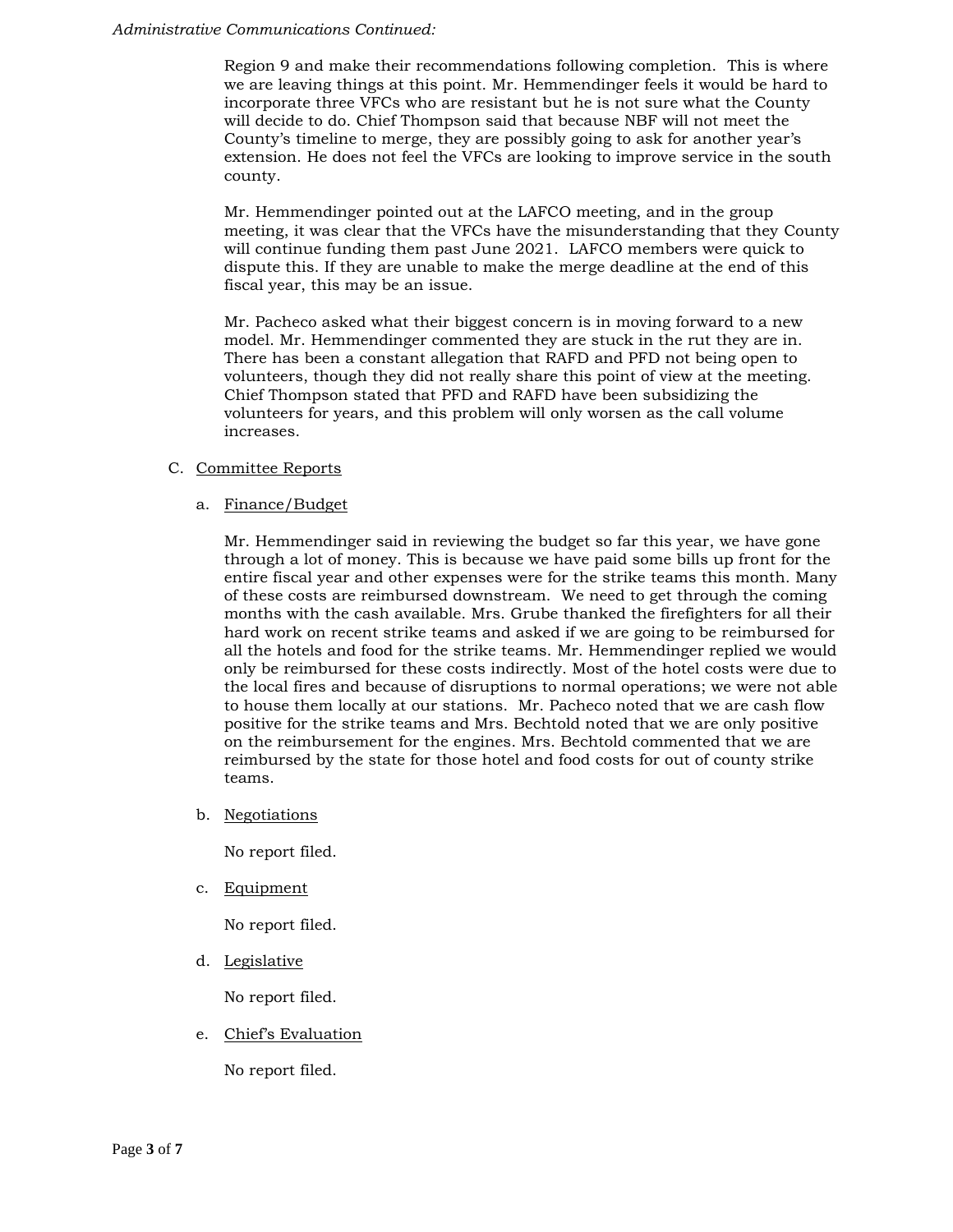## *Administrative Communications Continued:*

f. Long Range Planning

No report filed,

g. Capital Improvements

Mr. Proteau commented that with the fires, everyone has been so busy and we have not had a lot of time to follow up on outstanding items.

D. Firefighters' Association Report

No report filed.

E. Firefighter's Union Report

No repot filed.

# **VII**. **UNFINISHED BUSINESS**

A. Discussion and Direction on Crown Castle Lease Extension Offers

Mr. Proteau noted that we received a letter many months back from Crown Castle to sign a letter of authorization (LOA) to upgrade the cell towers at station 3. We did not sign this at the time and they never got back to us after we tried to contact them for further information. We recently were contacted again about this LOA. Mr. Proteau talked to Alvin Laxamana at Crown Castle about this letter and reviewed with him the history of the cell tower upgrades and our questions from 2019. We looked for answers at that time, many of which they never answered. Mr. Proteau told Mr. Laxamana that in order to sign the LOA; we need full approval of the Board, which means we need to know precisely what they are doing at the site.

Mr. Proteau also discussed with Mr. Laxamana our budget shortfalls and reviewed the list of capital improvements needed at station 3. Mr. Laxamana noted in the conversation they like to keep their landlords happy, but he has unfortunately turned ours account over to a new person, Safiya, which is about the fifth person we have dealt with. Mr. Proteau has reached out to her twice already, and it was not until late this afternoon they finally talked. Safiya notified Mr. Proteau that Crown Castle has not obligation to help Rancho with anything. Mr. Proteau reminded them they are not following the original terms of the cell site agreement back when this lease was bought 15 years ago. Mr. Proteau also brought up the lease extension offers and that the Board feels they are far from sufficient offers. Safiya feels these are good points and maybe Crown Castle can help with some of these things. He forwarded the lease extension calculations from June to her on what the cost of a 99-year lease is worth in today's money. He expects to hear from them tomorrow. Mr. Hemmendinger thanked Mr. Proteau for his work on this.

B. Discussion on Liability Insurance Policy for Rancho Adobe Firefighters'

Captain Jimmy Bernal talked to the President of the Association, he has made some calls this month regarding insurance, and none has been returned. They are doing more follow up and hope to hear more next month.

## **VIII. NEW BUSINESS**

## A. Resolution R-3: Adopting a Final Budget for FY 2020/2021

Mr. Hemmendinger noted that the final budget has been calculated and leaves the district \$7000 in the positive.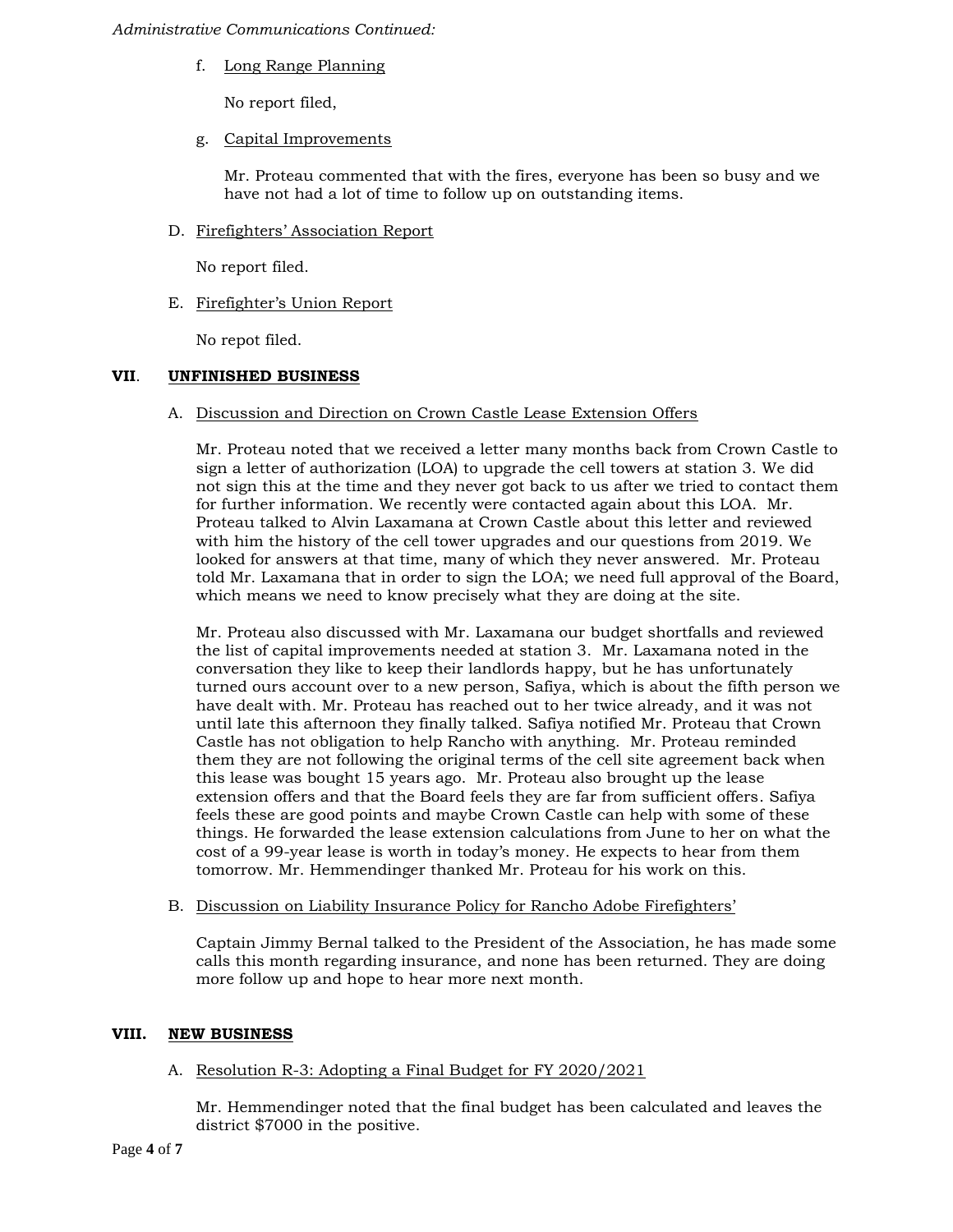#### *New Business Continued:*

Motion moved by Mr. Proteau and seconded by Mr. Gadoua. Motion Carried: Aye \_7\_ No \_0\_ Abstain\_0\_ Absent \_0\_

Roll Call:

Mr. Pacheco – aye Mrs. Cozad – aye Mr. Herman – aye Mr. Proteau – aye Mr. Hemmendinger – aye Mr. Gadoua – aye Mrs. Grube – aye

#### B. Discussion of Five-Year Plan

Mr. Hemmendinger commented that the budget plan we put together last year for the current fiscal year was less than 1% off what we just adopted. The new Five-Year Plan includes the following changes:

- In wages and benefits, salaries is projected with an estimated 2% increase each year, as a placeholder, though this is no way a promise of what may be given. Also the following years includes a full year of salaries and costs for three fulltime paramedic hires. Many costs are associated with our actual costs expected and will change on each category.
- In 2022/23, an administrative contract for Chief has been budgeted for \$150K per year. Mr. Hemmendinger feels this is relative since we do not know what changes are in store for the district. Again, this is just a placeholder for the future.
- Capital improvements have been relatively unchanged this year, and there are some placeholders in the future, though the estimates may be low based on costs projected for engines.
- Starting next year, we are going to dig into our reserves by \$200K, \$372K in FY 22/23, \$150K in FY 23/24 and in FY 24/25; we may see reserves go up \$305K if expenses stay on track.

We need to figure out if this plan is sustainable. We will be cutting the budget close when we are spending \$600K a month and we spend much of our money April through October. One option to consider is to borrow \$500K instead of paying cash for an engine. This would cost us 2.5% interest rate on a five-year loan. The first engine purchase is early next year and we should start thinking how we want to handle our money in the wisest possible way. Mr. Hemmendinger said that once we have a better consensus on the capital improvements, we would publish the updated Five-Year Plan on our website.

## C. Discussion and Action on Sending Letters to Sonoma County Supervisors and Sheriff Essick Opposing Defunding of Henry One

Mr. Hemmendinger stated that SCFDA sent a letter to the Supervisors and the Sheriff asking they not defund Henry One. Supervisor Hopkins talked about placing Henry 1 under the Sonoma County Fire District's budget at a cost of about \$2 million per year. Mr. Hemmendinger does not understand how this can make sense and does not feel we should get into the middle of this matter now. Mr. Pacheco does not know of often RAFD or PFD use this resource but he feels it is a vital resource for other areas. Chief Thompson said Henry One is a very valuable resource for Sonoma County and he would hate to see it go away. He feels we should say something to that affect. Mr. Hemmendinger feels this is more of a public debate to get behind and not so much as a funding issue. He thinks Henry One is a valuable asset to all agencies. Mr. Herman commented that the Board of Supervisors have agreed to extend the funding for Henry One for the next two years. The Board agreed not to take action on this item.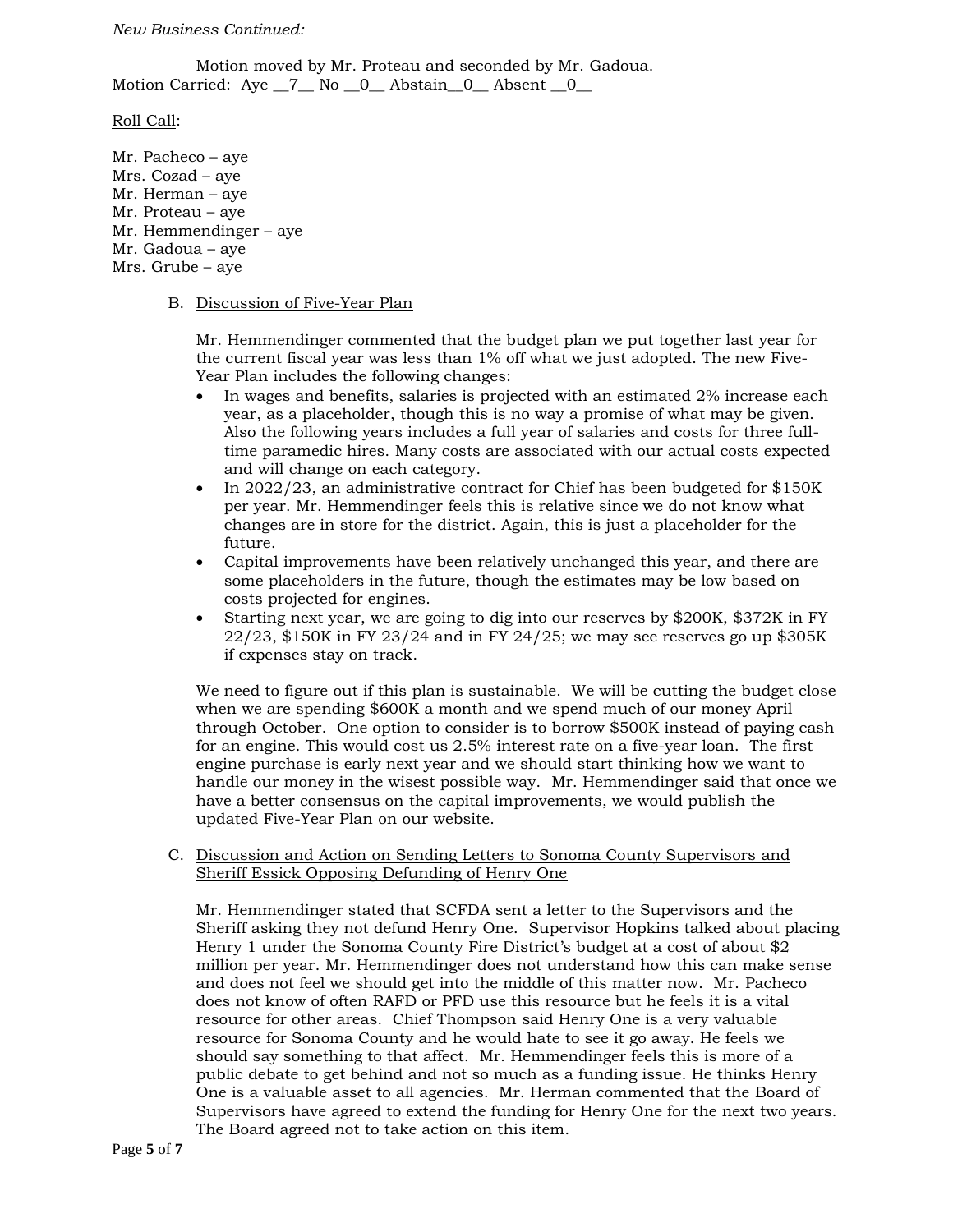# D. Discussion and Action on Supporting One Nominee for Vice President of the SCFDA

Mr. Hemmendinger noted that every two years we nominate a new Vice President for the SCFDA who then becomes President for two years. Frank Treanor is stepping down and Steve Akre from Sonoma Valley will be the new President. The two nominees for VP are Fred Petersen and Bill Norton. Each district is entitled one vote at the October SCFDA meeting. Mr. Hemmendinger nominated Fred Peterson for this position because his outlook would be the most useful to the fire districts for the four-year timeframe. Bill Norton comes from Sonoma Valley and he is a bit uncomfortable with both President and Vice-President coming from the same area, as this does not add much point of view. Mrs. Cozad feels Fred Peterson is good choice, as does Mr. Proteau and Mr. Pacheco.

Motion moved by Mr. Gadoua to nominate Fred Peterson and seconded by Mrs. Grube.

Motion Carried: Aye \_7\_ No \_0\_ Abstain \_0\_ Absent \_0\_

Roll Call:

Mr. Pacheco – aye Mrs. Cozad – aye Mr. Herman – aye Mr. Proteau – aye Mr. Hemmendinger – aye Mr. Gadoua – aye Mrs. Grube – aye

> E. Discussion and Action on Appointment of Leslie Cozad to Vacant Board Director Position

Mr. Hemmendinger commented that Mrs. Cozad was given incorrect information on the timeframe to get her candidate information turned in to the County. The communication from the County this year was very poor overall. Mrs. Cozad was not allowed to sit again for her seat, but we will need one more person in addition to the seat Ray Peterson will fill. We want to get this filled before the County appoints someone.

Motion moved by Mr. Proteau to appoint Mrs. Cozad to the Board of Directors and seconded by Mr. Gadoua.

Motion Carried: Aye \_7\_ No \_0\_ Abstain\_0\_ Absent \_0\_

Roll Call:

Mr. Pacheco – aye Mrs. Cozad – aye Mr. Herman – aye Mr. Proteau – aye Mr. Hemmendinger – aye Mr. Gadoua – aye Mrs. Grube – aye

# **IX. DIRECTION ON FUTURE AGENDA ITEMS**

Discussion and Possible Approval on Letter of Authorization for Station 3 Cell Site.